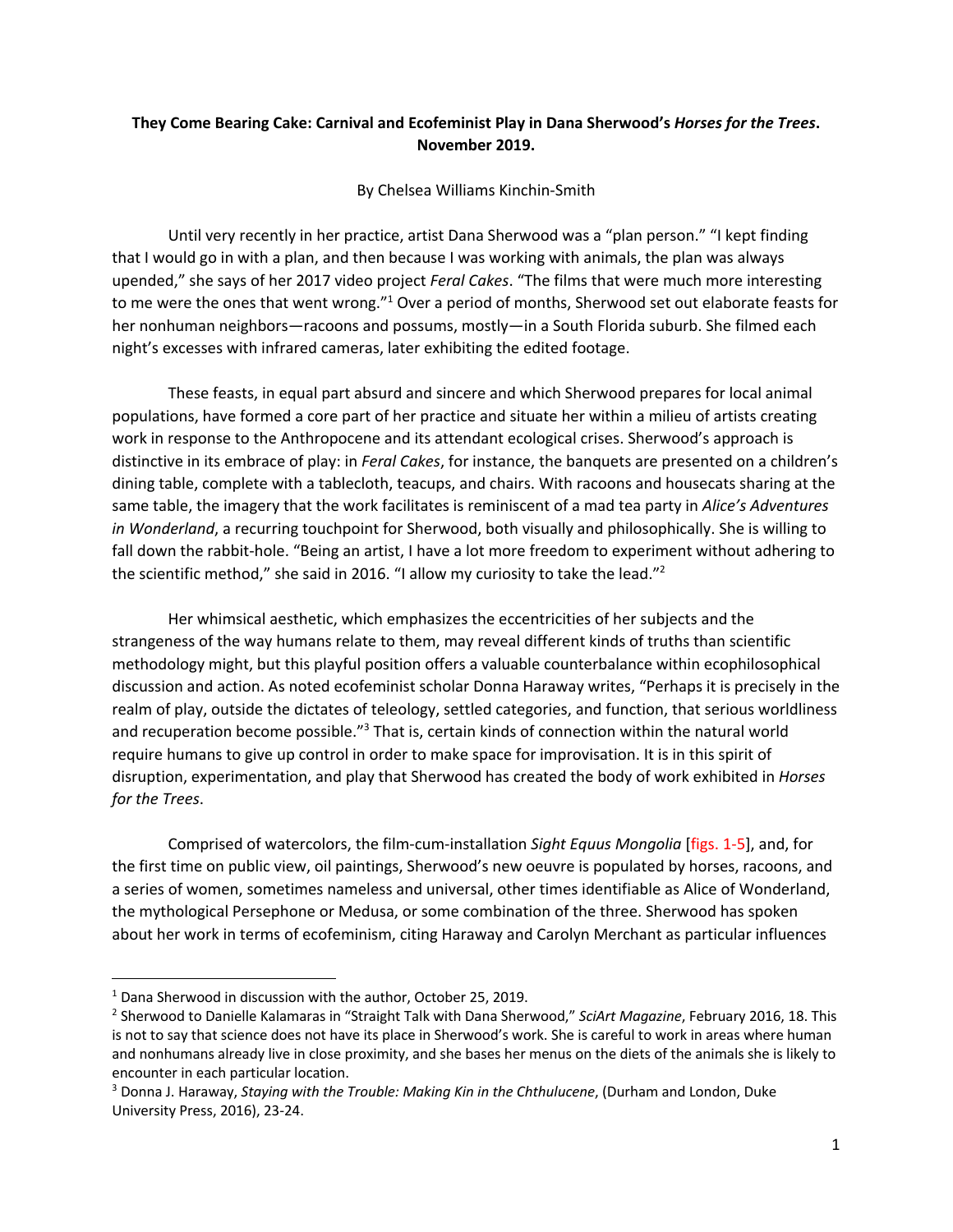around the critical questions that animate it: "How do we create a bond with the natural world so that we see ourselves as part of it and invested in it? How do we recognize the intelligence of nature and other species, rather than seeing something that we can dominate and control?"4 With these questions in mind, ecofeminism is a productive lens through which to view works like *Sea of Cakes* [fig. 16] and *Alice/Persephone* [fig. 8]. Each depicts a woman mounted on horseback and holding aloft a confectionary-laden cake stand. These images recall and subvert traditional equestrian portraits, the oversized statues and paintings that memorialize the power, with very few exceptions, of male monarchs and military leaders. Visually mirroring these precedents, the heroines in Sherwood's art are similarly empowered by their poses and central placement within their respective picture planes. Through Sherwood's ecofeminist looking-glass, however, they have not come to dominate. Rather than wielding weapons, they come bearing cake.

By adopting, then undermining the pageantry of hierarchical structure in this way, Sherwood's paintings evoke the carnivalesque, an inversion of the established order as theorized by the twentiethcentury philosopher and literary critic Mikhail Bakhtin. Stemming from the carnival tradition of religious feasts and festivities, the carnivalesque is a creative mode characterized by its contrasts: the triumph of the profane over the sacred, excess over abstinence, and the upending of "hierarchical structure and all the forms of terror, reverence, piety, and etiquette connected with it."5 Especially when put in conversation with Sherwood's sense of play, the carnivalesque is a natural companion to ecofeminism and other, complementary liberation models (to use Val Plumwood's term) that are used to critique the oppressive power structures of patriarchy, colonialism, anthropocentrism, and the like.<sup>6</sup>

The carnivalistic overtones in Sherwood's work are most visible in the role played by food. One thinks of the racoons in *Feral Cakes*, ecstatically digging into jellies with their paws, or the mice in the 2012 installation *Bacchanal*, eating their way out of a cake in a gluttonous dream or nightmare come true*.* In their repetition and extravagance, Sherwood's banquets are suggestive of religious feast days, and in *Horses for the Trees*, there is a reverence for cake. As Sherwood writes in "Eating in the Dark (Raised by Racoons)," "cake is… powerful, with an alchemy of its own. Cake is eaten in celebration, in ceremony, it marks a liminal space of enticement, pleasure and magic… It is a place where abstinence is exchanged for decadence and hedonism."7 Across Sherwood's practice, cakes are like beacons held before her, as they are for the heroines in *Sea of Cakes* and *Alice/Persephone*. They are Sherwood's way of paying courtesy to her fellow creatures and of inviting them to engage with her, as suggested by the act of provision depicted in *Horses for the Trees* [fig. 9] and in the welcoming posture of the woman in *Equestrian Confection* [fig. 11].

Cake also features in some of the exhibition's most striking and original imagery. In *Inside the Belly of a Horse* [figs. 6-7] and *Girl in the Belly of a Horse* [fig. 14], female nudes, surrounded by

<sup>4</sup> Sherwood in discussion.

<sup>5</sup> Mikhail Bakhtin, *Problems of Dostoevsky's Poetics*, ed. and trans. by Carly Emerson, (Minneapolis and London: University of Minnesota Press, 2013), 123.

<sup>6</sup> Val Plumwood, "Androcentricm and Anthropocentrism: Parallels and Politics," in *Ecofeminism: Women, Culture, Nature,* ed. by Karen J. Warren, (Bloomington, University of Indian Press, 1997), 227-238.

<sup>7</sup> Sherwood, "Eating in the Dark (Raised by Racoons)," danasherwoodstudio.com, February 2019, http://d3zr9vspdnjxi.cloudfront.net/artistInfo/danasher/biblio/15.pdf?1549904719.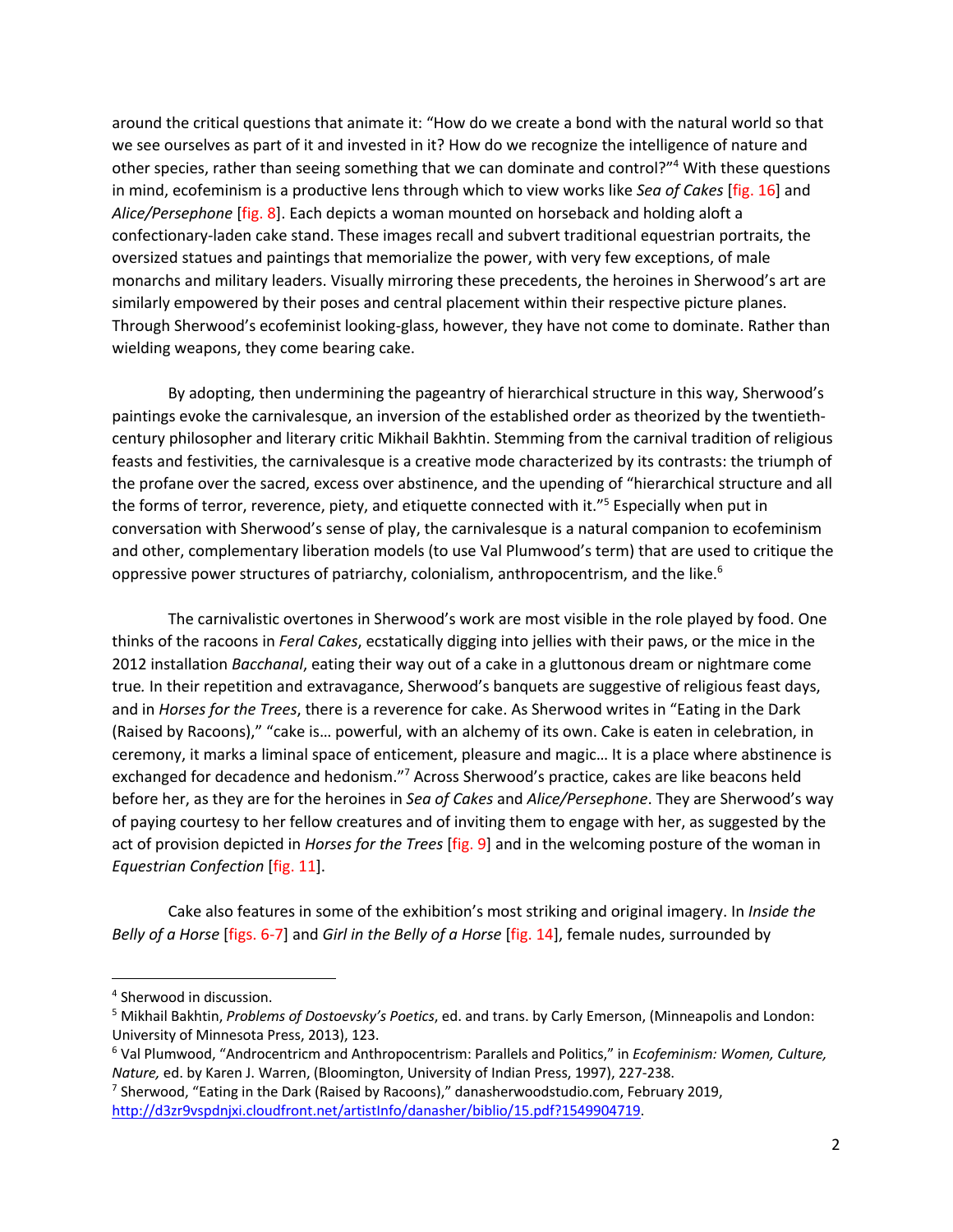confectionary, recline inside horses' bodies. The result is both gestational and sensual. Enveloped by the horses and hidden from view, the women are safe to indulge their desires, to eat, and to embody their sexuality without being ensnared by the male gaze. *Inside the Belly of a Horse,* particularly, is reminiscent of Manet's *Le Déjeuner sur l'herbe*, which presents two women, one nude and one nearly so, for visual consumption alongside a picnic luncheon. In Sherwood's painting, on the other hand, the nude revels in privacy and pleasure. There is an implication of self-gratification in this otherworldly greenspace where the woman's body is no longer on the menu, except, perhaps, to a small snail, brazenly sneaking up her leg. The image induces a free flow of associations with the carnal, the carnivorous, and the carnival: all from the Latin "carne," relating to flesh, eaten ("vorare") on Shrove Tuesday or given up ("levare") for Lent.

The horses' bodies thus become complicated by these contradictory impulses for sanctuary and debauchery in the dark, which Sherwood appropriately describes in gourmand-esque terms:

Feeding the animal, our nature, our dark, shadow-self. Feeding the wild animals in this way creates a ritual space, the dark makes it sacred as well as secretive. Like that piece of cake, gobbled at the sink when no one was looking. It is an offering to the gods of the wilderness, those feral beings who have no truck with shame or guilt. Feeding the beast(s) offers safety, they won't reveal my secret; my silent companions devouring, unashamed and without judgment.<sup>8</sup>

Alice and Persephone, the heroines in *Horses for the Trees,* both disappear underground and, freed in carnivalistic fashion from the ordinary conditions of their lives, accept their invitations to "EAT ME," or to experiment and indulge in their new surrounds. Alice's protean body shrinks and expands with every bite of mushroom and cake, while Persephone seals the duality of her fate, split between the world of the living and the dead, when she consumes six kernels from a pomegranate.

Sherwood, too, in a marked shift in her practice, gives in to pleasure: in the case of *Horses for the Trees*, by painting with oils. While her fieldwork and videos have for many years been complemented by watercolors, this is the first time that she has exhibited oil paintings. As Sherwood explains, "I wanted to return to painting with oils because it was always this medium I appreciated and really enjoyed. I was a little nervous about doing it, but this project, for me, was about letting go of fear… and allowing this desire."9 The resulting five paintings—including *Alice/Medusa* [fig. 8] and *White Rabbit* [fig. 10] in addition to *Inside the Belly of a Horse*, *Horses for the Trees*, and *Equestrian Confection*—are sumptuously rendered in candy-colored hues of blue, orange, pink, and yellow. The paint has been applied to panel in vibrant but translucent layers, like glazes on a pastry. The finished effect is as visually pleasurable for the viewer to take in as it likely was for the artist to create.

In this way, the strain of carnivalistic play that I have highlighted in Sherwood's work not only functions as a mode of critique with regard to external hierarchical structures, such as anthropocentrism and patriarchy. It is also directed internally, as Sherwood disrupts her own authority as the artist in order to make space for desire, intuition, and the unconscious. As she says of her recent artmaking, "I

 $8$  Ibid.

<sup>&</sup>lt;sup>9</sup> Sherwood in discussion.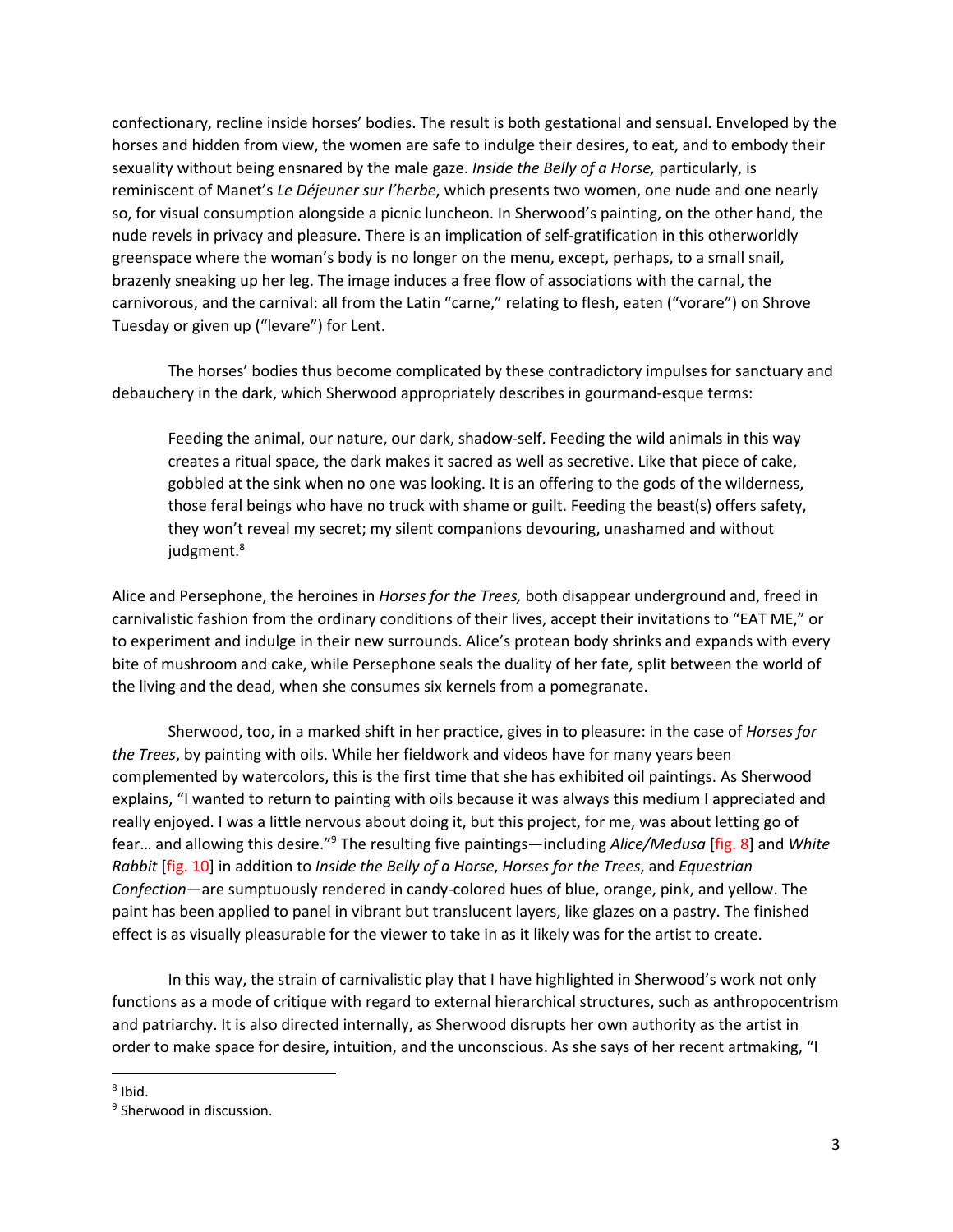thought about it as going into this darkness, going into the underworld, going into the spirit realm, the place where you can't see, and you can only act instinctually and intuitively…. So [the allusions to *Alice in Wonderland* and Persephone in the paintings] are referencing this idea of being close to nature—your instinctual self, your intuitive self—and giving that some authority. $^{\prime\prime 10}$ 

Viewers are invited to accompany Sherwood on this journey inward via the film at the heart of the exhibition. Housed in the darkness of a pink canvas yurt [*Tent,* figs. 1-3], *Sight Equus Mongolia* is a hypnotic, stream-of-consciousness meditation on the relationship between humans and nonnonhumans vis-à-vis Mongolian herdsman/shamanistic culture and Sherwood's relationship with her own horse. Much like previous exhibitions, the paintings in *Horses for the Trees* document her process around making the central film. Unlike previous exhibitions, these preparatory and responsive images take place in a much more interior landscape with Alice, Medusa, and Persephone acting as spirit guides to Sherwood's imaginary terrain. In this world, Medusa's stony gaze is repurposed as an evil eye motif embellishing her shamanistic garments and the exterior of the *Tent*. This imagery foregrounds the idea of vision in the dark that is explored in *Sight Equus Mongolia.* Shot during the day in infrared, a spectrum invisible to the human eye, the film overlays the Mongolian topography with footage of horses, the artist, and her young son.11 The result is gauzy, surreal, and both visually and auditorily distinct from her previous films. Although, as before, she shot the film with an infrared camera, she took the lessons from her past experiences of working with animals and from the shamanism she encountered in the course of her research, and moved away from her old approach as a "plan person."12 *Sight Equus Mongolia* is instead an embrace of walking blindly and following a kind of natural intelligence that is impossible to articulate.

Because of the film's double exposures, there are many moments of contrasts and pairings. In one of the most remarkable instances, Sherwood's son and a horse, filmed separately but appearing together in-frame, approach the camera, bringing their faces close to the lens [fig. 4]. This moment collapses the visual and behavioral distance between the human and nonhuman, underscoring our shared environments and characteristics. To return to Haraway and ecofeminism, we are reminded that "we require each other in unexpected collaborations and combination, in hot compost piles. We become-with each other or not at all."13 Haraway's entreaty for humans to "become-with," "think-with," and "feel-with" nonhumans is a central idea to her 2016 book *Staying with the Trouble*, a text that has informed Sherwood's practice: "I make my work to depict my truth," Sherwood says, "but specifically, my intention is to send a message of the importance and power of nature, that it is accessible and inclusive, but most importantly to see ourselves as part of it, not distinct or separate."14

Such a message is profoundly entwined in Sherwood's work, which has always been critical of the anthropocentric impulse to separate and stratify the human over the nonhuman and culture over nature. Through her practice of "making-with" animals, Sherwood ensures her contributions to culture

<sup>&</sup>lt;sup>10</sup> Sherwood in discussion.

 $11$  Ibid.

<sup>&</sup>lt;sup>12</sup> As Sherwood says, "I didn't know what it [the film] was going to be until I started editing in the spring [2019]." Ibid.

<sup>13</sup> Haraway, *Staying*, 4.

<sup>&</sup>lt;sup>14</sup> Sherwood, email message to the author, October 27, 2019.